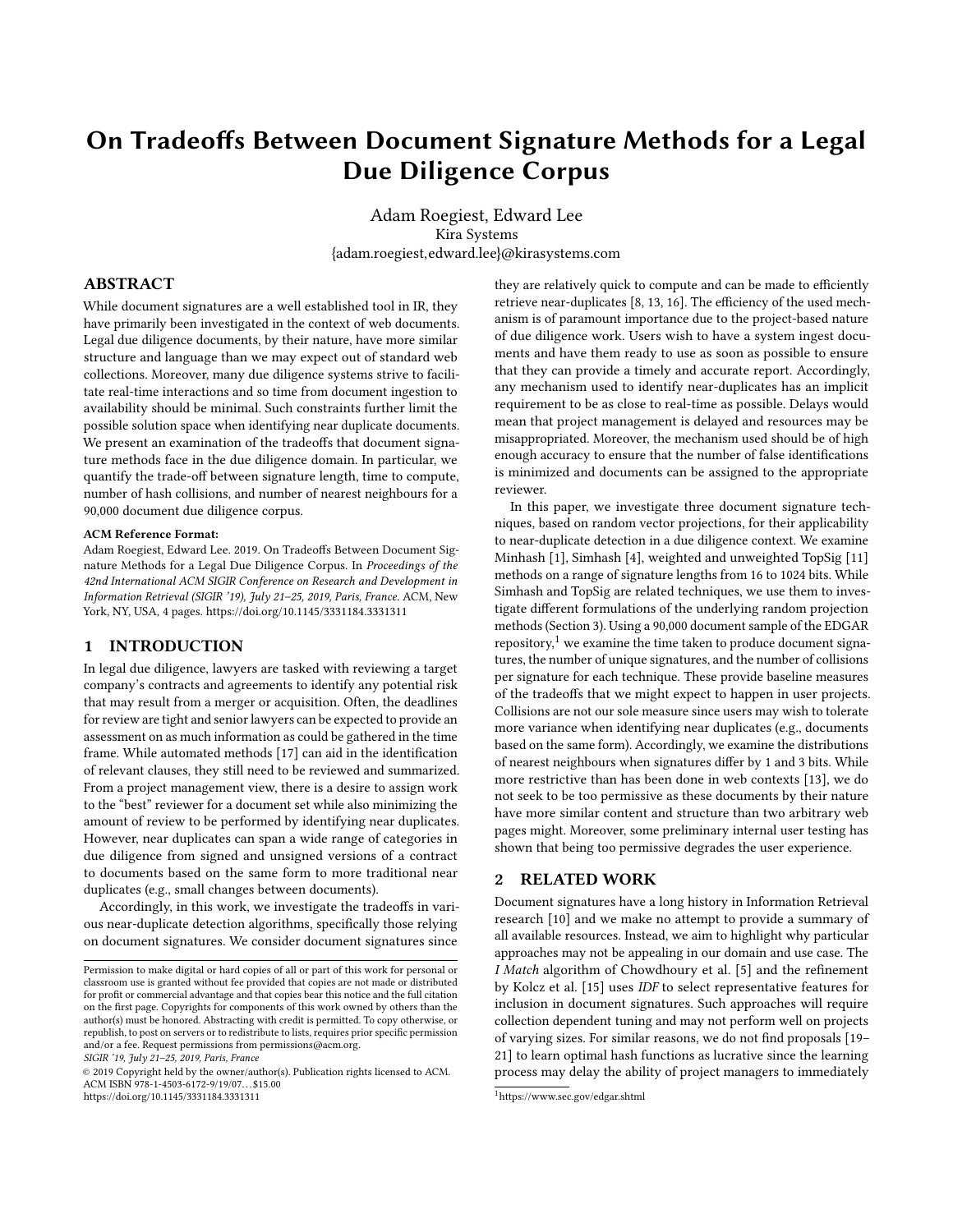leverage near-duplicate information (i.e., waiting for the hashes to be learned) and cross-project models may provide bad encodings (e.g., if two projects are very different).

While some work into curating collections for use in evaluating near duplication detection exists [\[5](#page-3-9)[–7,](#page-3-13) [18\]](#page-3-14), such corpora have primarily focused on document collections that do not reflect our problem domain. Finally, we are not concerned in this work with retrieval of documents using their signatures and leave investigating the applicability such methods [\[2,](#page-3-15) [3,](#page-3-16) [12,](#page-3-17) [14\]](#page-3-18) to future work.

# <span id="page-1-0"></span>3 EXPERIMENTAL DESIGN

To conduct our experiments, we collected approximately 90,000 documents from the publicly accessible EDGAR repository of filings that the United States Securities and Exchange Commission requires publicly traded companies to submit. We collected documents from January 2017 until March 2018 that correspond to various agreements, articles of incorporation, and material contracts (e.g., leases, supply agreements).[2](#page-1-1) Such documents form a reasonable assortment of document types that could appear in a due diligence document collection. According to in-house experts, we might reasonably expect between 3%-10% of near-duplicates in EDGAR depending on one's exact definition (e.g., whether documents based on the same form document are "near duplicates"). Accordingly, we might expect a good document signature method would have no more than ∼9,000 signature collisions in total.

To maintain experimental consistency between the different document signatures, each document in the collection was featurized into sliding windows of UTF-8 character 4-grams. Moreover, as capitalization and punctuation can play an important aspect in many legal documents (e.g., acronyms), we did not perform any transformations to the source text (e.g., lowercasing, stopword removal, etc). Using these features, we then computed document signatures according to the MinHash [\[1\]](#page-3-5), Simhash [\[4\]](#page-3-6), and TopSig [\[11\]](#page-3-7) algorithms for signatures lengths in the set of  $N ∈ {32, 64, 128, 256, 512, 1024} bits. The details of our implementa-$ tions follow and code for these methods will be released publicly.<sup>[3](#page-1-2)</sup>

For TopSig, we associated each feature with a sparse random vector  ${-1, 0, 1}^N$  such that i'th entry had approximately a  $\sqrt{N}^{-1}$ <br>change of generating a non-zero entry. For a given document we chance of generating a non-zero entry. For a given document, we computed unweighted and weighted versions of TopSig by taking the sum of each feature's random vector and the sum of each feature's weighted random vector using the formula of Geva and De Vries [\[11\]](#page-3-7), respectively. The final N-bit vector is generated by setting the i'th bit to 1 if the summed vector's i'th entry is positive. Random vectors were stored in an SQLite database stored in RAM, indexed by their corresponding feature to provide convenient look-up across multiple runs.

Simhash is essentially a more widely known predecessor to Top-Sig that has used smaller bit spaces [\[9\]](#page-3-19). To implement Simhash, we compute the SHA-3[4](#page-1-3) hash of each feature and run the unweighted TopSig algorithm. We used SHA-3 as it produces sufficiently random and sparse vectors while being reasonably efficient.

<span id="page-1-4"></span>ł į 80000 6000 Signat 40000 2000 Simhash Jimaan<br>TopSig<br>Weighted<br>Minhash  $256$  $512$  $1024$ 

## Figure 1: The number of unique document signatures generated for each method at varying bit lengths.

For Minhash, MD5, SHA1, SHA-256, and SHA-512 hashes of every feature were generated for the same reasons as Simhash. For each document, we generated an N-bit MinHash in the following way: we truncate each feature hash to the first  $\frac{N}{4}$  bits, select the minimum hash value for each hashing function, and concatenate the truncated minimum hashes together to form a single Minhash. While this is a simpler implementation than is used in the literature [\[6,](#page-3-20) [8,](#page-3-2) [13\]](#page-3-3), we intended this as a proof of concept to determine whether a more complex solution would be worth the effort.

#### **SIGNATURE PROPERTIES**

In examining the number of unique document signatures for each method (Figure [1\)](#page-1-4), we see that the weighted TopSig vastly outperforms all other methods for small N. In general, we might expect this since the weighted version will take into account the relative importance of various terms, whereas unweighted TopSig and Simhash treat everything equally. For larger N, all three random projection methods end up converging on similar numbers of unique signatures which is not surprising since features may then be sufficiently distributed to ensure that there are less coincidental collisions. It is worth noting that it appears that randomly generating the projection vectors yields less collision prone signatures than a cryptographic hash. Moreover, initial experiments with Simhash and SHA-512 yielded less effective signatures which indicates that choice of hash is also important. Further investigation is needed to determine if we could combine corpus statistics and SHA-3 hashes to produce equivalent results to weighted TopSig.

Our simple Minhash implementation appears to catastrophically fail and does not exceed more than 35,000 unique document signatures. As we have noted, our implementation is much less complex than in the literature[\[6,](#page-3-20) [8,](#page-3-2) [13\]](#page-3-3) as it was intended to be a proof of concept to determine whether additional complexity would be worth the effort. Based on these results, we do not believe that a more standard implementation would substantially outperform the other methods tested and so report only on the simple implementation.

Table [1](#page-2-0) reports the average time taken in seconds to produce document signatures using each method. Simhash appears to be generally much quicker than either TopSig variant. This is not surprising since it doesn't require reading from any outside sources and can just compute the document signature using only the features, whereas TopSig must first get the random vectors to perform

<span id="page-1-1"></span> $^2$  More specifically, Exhibits 1, 2, 3, 4, and 10.

<span id="page-1-2"></span><sup>3</sup> See [https://github.com/kirasystems/science.](https://github.com/kirasystems/science)

<span id="page-1-3"></span><sup>&</sup>lt;sup>4</sup>As it allows generating arbitrary length hashes.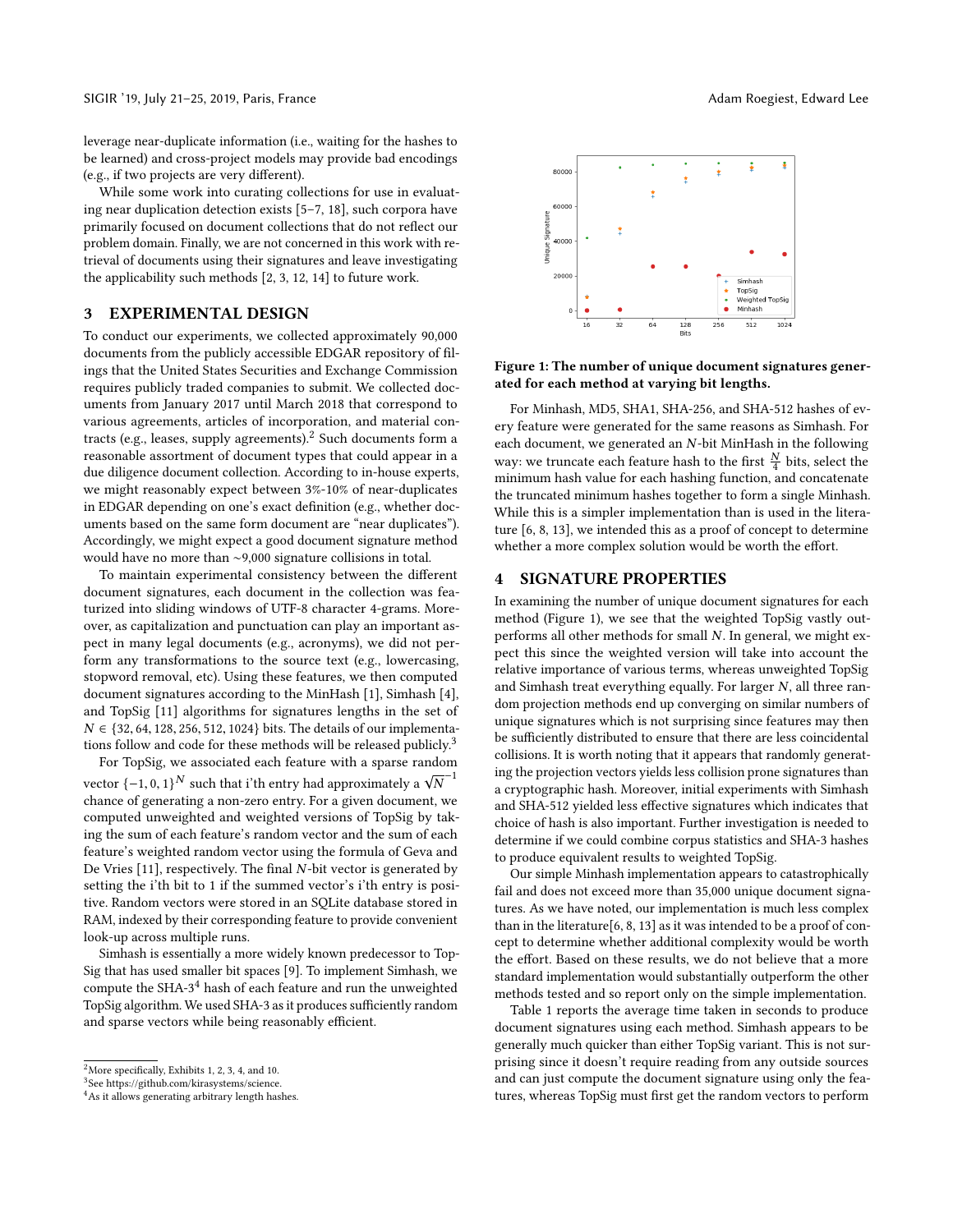On Tradeoffs Between Document Signature Methods for a Legal Due Diligence Corpus SIGIR '19, July 21-25, 2019, Paris, France

<span id="page-2-0"></span>

| <b>Bits</b> | Simhash      | TopSig       | Weighted TopSig | Minhash      |
|-------------|--------------|--------------|-----------------|--------------|
| 16          | 0.166(0.611) | 0.572(0.546) | 0.577(0.549)    | 0.832(0.689) |
| 32          | 0.145(0.370) | 0.587(0.558) | 0.598(0.567)    | 0.831(0.689) |
| 64          | 0.165(0.431) | 0.585(0.553) | 0.595(0.561)    | 0.834(0.692) |
| 128         | 0.181(0.451) | 0.582(0.549) | 0.592(0.556)    | 0.842(0.698) |
| 256         | 0.250(0.625) | 0.573(0.539) | 0.583(0.546)    | 0.856(0.709) |
| 512         | 0.385(0.970) | 0.557(0.525) | 0.568(0.531)    | 0.886(0.734) |
| 1024        | 0.610(1.514) | 0.571(0.536) | 0.583(0.544)    | 0.929(0.768) |

 $\overline{\phantom{a}}$ 

Table 1: Mean and standard deviation in seconds taken to produce document signatures for each method at each bit length.

<span id="page-2-1"></span>

| <b>Bits</b> | Simhash         | TopSig          | Weighted TopSig | Minhash             |
|-------------|-----------------|-----------------|-----------------|---------------------|
| 16          | 11.537 (76.227) | 12.378 (86.290) | 2.285 (17.438)  | 1115.035 (9742.314) |
| 32          | 2.157 (19.315)  | 2.024 (14.562)  | 1.163 (10.381)  | 153.184 (3557.218)  |
| 64          | 1.458 (14.783)  | 1.403 (11.504)  | 1.140 (10.268)  | 3.773 (23.263)      |
| 128         | 1.293 (13.042)  | 1.254 (10.803)  | 1.133 (10.233)  | 3.778 (32.796)      |
| 256         | 1.223 (12.423)  | 1.195 (10.524)  | 1.129(10.215)   | 4.732 (56.720)      |
| 512         | 1.185 (11.874)  | 1.162 (10.369)  | 1.127 (10.208)  | 2.826 (19.129)      |
| 1024        | 1.162 (11.595)  | 1.146 (10.294)  | 1.126 (10.201)  | 2.943 (18.781)      |

Table 2: Means and standard deviation in number of collisions per document signature for each method and bit length.

the projection. Though it worth noting that as the number of bits increases, the approaches reach parity in terms of speed which is expected due to the increasing complexity in producing the cryptographic hash. Additionally, TopSig times do not account for random vector creation or corpus statistic collection as these can be done prior to generation of document signatures. Accordingly, TopSig does have some unaccounted for overhead but we do not find it to be prohibitive. On the other hand, TopSig and Minhash do produce fairly consistent times for all bit lengths, owing to the fact that neither needs to generate increasingly longer hashes during generation time. However, Minhash is consistently the slowest despite being so simple. This is further evidence that a more complex Minhash solution may not be the most viable option.

Finally, one might reasonably wonder how many collisions occur on average for each method (Table [2\)](#page-2-1). Across all levels of N TopSig and Simhash perform similarly on average with Simhash tending to have more variance, except at 16 bits. The why behind the difference at 16 bits is not clear and may just be due to SHA-3 producing better random projections. The equivalent behaviour of unweighted TopSig and Simhash comes down to the fact that they are essentially performing the same computation but with vectors of seemingly different quality. Weighted TopSig, as Figure [1](#page-1-4) would suggest, vastly outperforms all other methods at 16 and 32 bits. This indicates that Weighted TopSig at 32 bits may provide a compelling implementation choice across all architectures, while tailoring for 64-bit systems would give even better performance than any other method. As we would expect, Minhash does not perform well at any level and has far too many collisions to be useful.

#### 5 NEAREST NEIGHBOURS ANALYSIS

In this section, we explore the distribution of neighbours that each document would have under Simhash and TopSig algorithms for two levels of dissimilarity (1 and 3 bit differences). We omit Minhash as it would not provide sufficient granularity given the results in Table [2.](#page-2-1) We also only consider three bit lengths (32, 128, 1024) to provide a concise examination across varying levels of refinement. Figure [2](#page-3-21) depicts the number of documents which have neighbours within 1 Hamming distance. As we can see, there are 1000s of documents with more than 10 nearest neighbours regardless of the bit length or algorithm chosen. We note that part of this is due to the fact that there are a non-trivial number of documents that did not have any renderable text and so resulted in a trivial document signature (i.e., 0). Though there are still many documents with valid signatures that have many more than 10 neighbours.

Consistent with expectations, Simhash and unweighted TopSig perform similarly at all bit lengths. While there is some minor differences in the 32 bit plot, we are uncertain that these differences are substantive enough to be perceived by users. On the other hand, both approaches appear to be substantially inferior to weighted TopSig but that may be expected at this point. Furthermore, as seen in Figure [1,](#page-1-4) the refinement of weighted TopSig is less dramatic as we increase bit length. This is not bad but indicates that there are likely diminishing returns on larger lengths for Weighted TopSig. For example, the number of documents with a single neighbour drops from ∼15k at 32 bits to ∼10k at 128 bits but only drops to ∼9k at 1024 bits. While the differences are still substantive, it is unclear how much larger signatures would help.

Figure [3](#page-3-22) depicts the case when we are more permissive and allow more potential neighbours by considering up to a Hamming distance of 3 for 1024 bit signatures.<sup>[5](#page-2-2)</sup> Simhash and unweighted TopSig still perform equivalently and also find more neighbours than in Figure [2.](#page-3-21) In contrast, the differences for weighted TopSig are not nearly as large. For example, Simhash and unweighted TopSig "lose" ∼4000 documents for the 0 neighbour group but weighted TopSig "loses" only ∼400. Of course, this trend is only apparent at 1024 bits. There is much more "loss" of documents from the 0 neighbour group with 32 bit signatures between the 1 and 3 bit difference cases. However, there is still much less "loss" than with the other methods. Accordingly, it would appear to be the case that weighted TopSig is able to better distribute documents in the different signature spaces but is less able to do so effectively for small lengths due to the reduced "space" for variations to take place in. For example, weighted TopSig may be better able to separate different flavours of similar agreements (e.g., agreements with Coca-Cola versus agreements with Nabisco) with 1024 bits than with 32. Further controlled investigation is necessary to examine how such documents get distributed in the various signature spaces.

### 6 LIMITATIONS AND FUTURE WORK

The most obvious limitation of this work is that we have not used what may be considered an optimal implementation of Minhash. As we have previously stated, this choice was motivated by the necessity of our own internal restrictions and the belief that if a simple implementation did not show promise that a more complex implementation is unlikely to be of sufficient benefit to allocate such effort. Especially since other studies [\[13,](#page-3-3) [16\]](#page-3-4) have shown Simhash/TopSig to be efficacious for near duplicate detection tasks.

In addition, none of our implementations are highly tuned for throughput or minimizing memory footprint. Such optimizations

<span id="page-2-2"></span><sup>5</sup>The 32 and 128 plots show the same trends as in Figure [2.](#page-3-21)